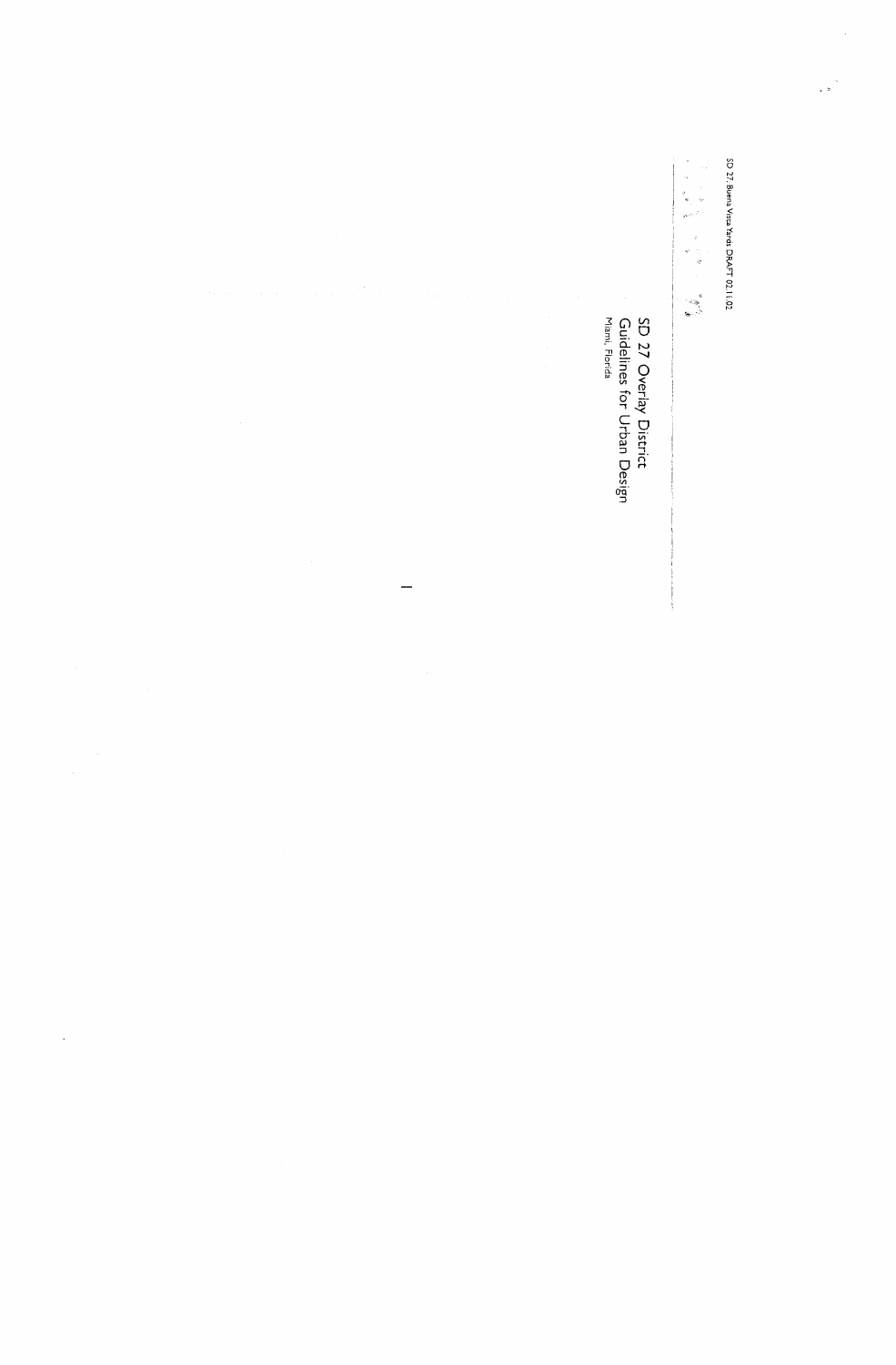### SD **27:** Buena Vlsca Yards **DRAFT 02.** l **1.02**

 $\sim$ 

### I. Introduction

**Intent The following guidelines are meant to establish the appropriate standards**  for buildings and streetscapes throughout the Buena Vista Yards **Neighborhood. These standards will guide future designs towards a high level of design qualiq and thought** 

旦  $\sqrt{1}$ 导 目 36th Street <u>उज्ज्य कुरुष्टर</u> I li ₩€т 47 SD .2 2200 Pres 29th Street E 如血血 TIN FILLE Z - 111  $\overline{\text{H} \text{H}}$ TETTI TIETTI  $\frac{1}{2}$ । म्रा

 $\bigoplus$ 

 $\overline{4}$ 

 $\bar{\alpha}$ 

 $\label{eq:2} \frac{1}{\sqrt{2}}\sum_{i=1}^{n-1}\frac{1}{\sqrt{2}}\sum_{i=1}^{n-1}\frac{1}{\sqrt{2}}\sum_{i=1}^{n-1}\frac{1}{\sqrt{2}}\sum_{i=1}^{n-1}\frac{1}{\sqrt{2}}\sum_{i=1}^{n-1}\frac{1}{\sqrt{2}}\sum_{i=1}^{n-1}\frac{1}{\sqrt{2}}\sum_{i=1}^{n-1}\frac{1}{\sqrt{2}}\sum_{i=1}^{n-1}\frac{1}{\sqrt{2}}\sum_{i=1}^{n-1}\frac{1}{\sqrt{2}}\sum_{i=1}^{n-1}\frac{$ 

 $\begin{array}{c} \begin{array}{c} \begin{array}{c} \begin{array}{c} \begin{array}{c} \end{array} \\ \begin{array}{c} \end{array} \\ \begin{array}{c} \end{array} \\ \begin{array}{c} \end{array} \\ \begin{array}{c} \end{array} \\ \begin{array}{c} \end{array} \\ \begin{array}{c} \end{array} \\ \begin{array}{c} \end{array} \end{array} \end{array}$ 

Buena Vista Yards should function as the mid-town hub of Miami. Its connections to the Design District, the Wynwood neighborhood, and Biscayne Boulevard should make the Yards an integral part of the arts, design, and retail community.

The Urban Design Standards for the SD **27** Overlay District create two sub-overlay districts which divides the Buena Vista Yards into two activity zones: SD **27.1** and SD **27.2.** These classifications are used to describe two different sets of minimum, required design standards in the Buena Vista Yards neighborhood.

5

### **Guidelines**

 $\sim$   $\sim$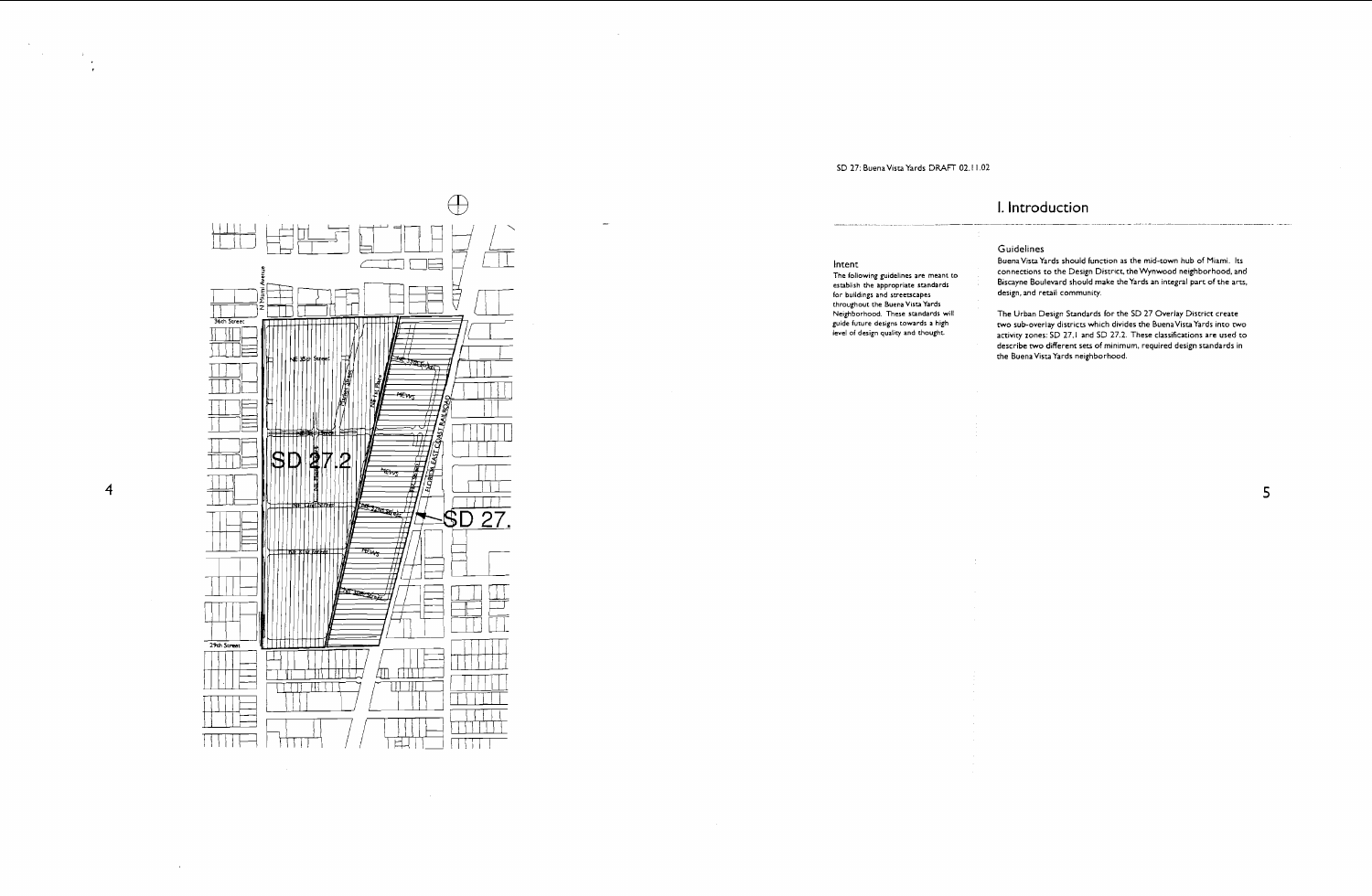SD **17:** Buena Vista Yards DMFT 02.1 1.02

### Intent

 $\mathcal{S}^{\text{max}}_{\text{max}}$ 

The primary streets in the Buena Vista Yards are the main activity zones and should be designed to respond to the pedestrians' needs. This is most important at the street level, which will contribute to the neighborhood's success **as** a "place".

### **NE 34th Street** (90' **ROW)**

NE 34th Street should serve as the main retail corridor and a prominent transportation connection to the Wynwood neighborhood. Landscaped medians should enhance pedestrian crossings to encourage sweet level activities.

### $10$

Retail, entertainment, office, and/or restaurant uses should line residential towers, hotels, and parking structures Additionally, "big box" retail is permitted as a ground floor use.

### A: Primary Streets

### Guidelines

### Uses

Light poles located in this area should be evenly spaced 90' on center along this verge in between the proposed shade trees.

### Pedestrian Area

Sidewalks on NE 34th Street should have a minimum 10' wide walkable area with adequate shade trees.

The median width should be I I' with a standard FDOT cype "F" curb. Planting along the median should consist of large palm trees placed a maximum of 25' on center. Ground level planting should hang over the curb. Utilize pedestrian refuges and trafic rate bollards at all intersection except Market Street. Bollards should be spaced to meet ADA requirements.

Shade trees should be planted **30'** on center, in a square open tree pir The tree pit should be between 8.5' and 12' long with a *l'* wide x 6" high curb and a continuous bed of shrubs.

A continuous 2' stepping verge is recommended at the back of curb.A I' wide urban curb with a I' wide gutter should be placed between the stepping verge and the parking area.

### Parallel Parking

A continuous row of parallel parking spaces is recommended between the travel lane and the landscape verge area with corner bulb-outs. A 2' wide valley gutter should separate the parking area from the travel lane.

### Travel Lanes

The travel lanes for this road will be II' wide.

### Medians







### NE 34th Street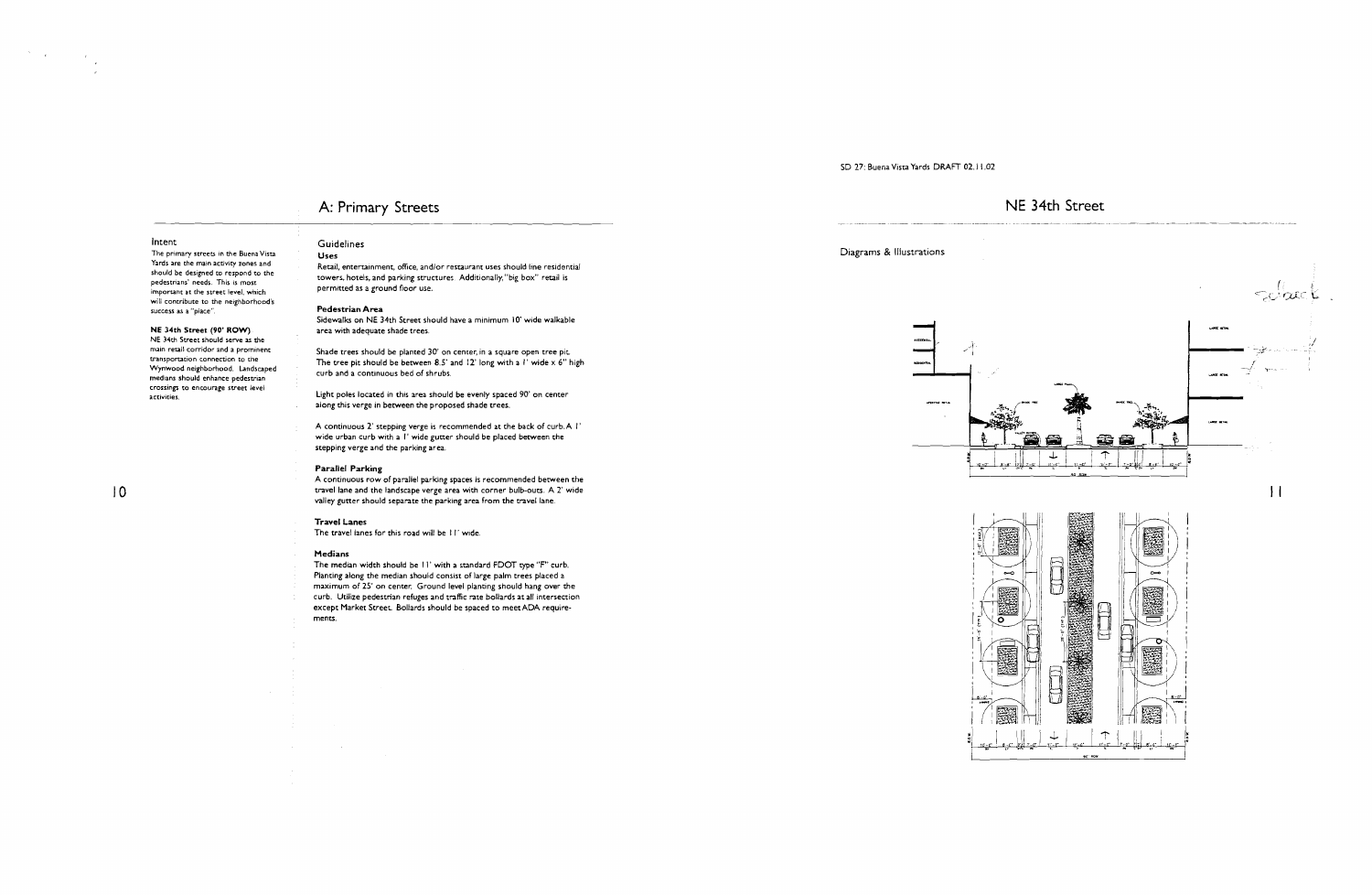### Intent

 $\label{eq:2.1} \frac{1}{\sqrt{2}}\sum_{i=1}^N\frac{1}{\sqrt{2}}\left(\frac{1}{\sqrt{2}}\sum_{i=1}^N\frac{1}{\sqrt{2}}\right)^2\left(\frac{1}{\sqrt{2}}\sum_{i=1}^N\frac{1}{\sqrt{2}}\right)^2.$ 

 $\alpha$  and  $\alpha$  and  $\alpha$  $\mathcal{A}^{\mathcal{A}}$ 

> **North** Miami Avenue (70' ROW) A 12 ft dedication will be established which will increase the 70 ft ROW to a 82 ft *RGW*

As the major perimeter street for the BuenaVise rail yards. North Miami Avenue should have a seamless transition to the Wynwood neighborhood. The streetscape and building design should incorporate several characteristics of the existing condition in order to achieve a good transition. Additionally, North Miami Avenue should have an arcade to create a pleasant pedestrian environment that is consistent with the character **of** the retail corridor and will attract activity into the core of the neighborhood. The median on North Miami Avenue will create a stronger connection for pedestrians walking from the Wynwood neighborhood.

 $|4$ 

Royal palms (Roystonea elata) should be planted in at least  $7' \times 5'$ landscape areas that are flush with the sidewalk. Palms must be setback 3.5' from the curb as per County mandates and be planted at least every two on-street parking spaces. Additionally, a bed of shrubs should be planted in the area between the palm and the back of curb.

### SD 27: Buena Vista Yards DRAFT 02.11.02

### A: Primary Streets (continued)

### Guidelines **Uses**

The predominant use on North Miami Avenue is "big box".

### **Pedestrian Area**

Sidewalks on North Miami Avenue should have a minimum 5' walkable area and a 7' parallel parking/ landscape verge.

### **Parallel Parking**

A continuous row of parallel parking spaces is recommended between the travel land and the landscape verge area with corner bulb-ours. Standard type **"F"** curbs are recommended.

### **Travel Lanes**

The travel lanes for this road should be II' wide.

### **Medians**

The median width should be 10' wlth a standard FDOT type **"F"** curb. Planting along the median should consist of Roystonea elata placed a maximum of 25' on center. Ground level planting should hang over the curb. Urilize pedestrian refuges and trafic rare bollards at all intersection except Market Street. Bollards should be spaced to meetADA requirements.



 $15$ 

### Diagrams & Illustrations

**LARGE RETAL LARCE RETAIL** 

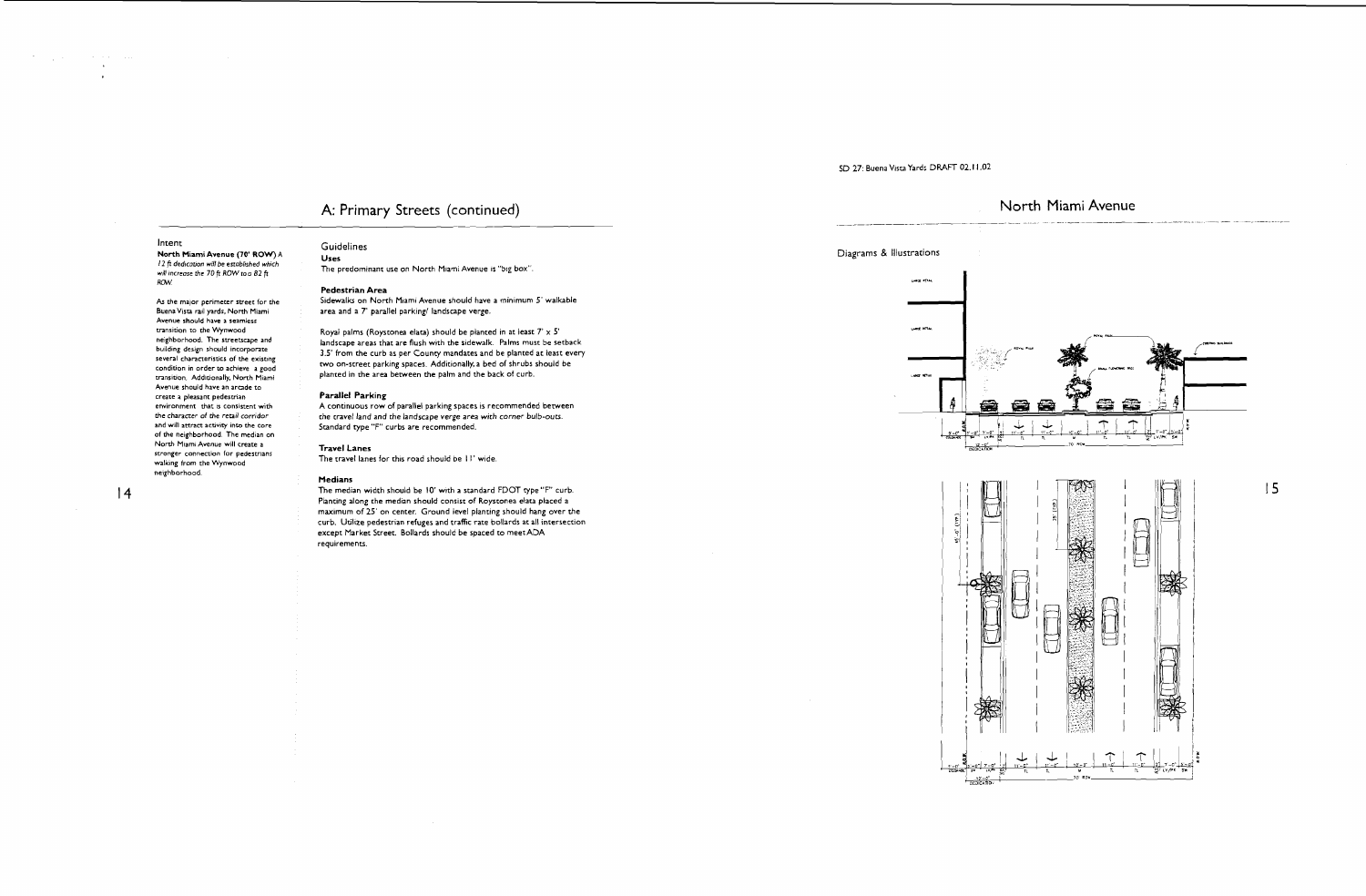| ĭ<br>ì         |
|----------------|
| í              |
| TV: Duena      |
| č              |
| <b>Tards</b>   |
| י<br>האטו<br>٦ |
| ř              |
| .<br>م         |

# A: Primary Streets (continued)

|                         |  |                                                                  | street parking.<br>accomplished through building design<br>and building facades especially at the<br>street level. It should also include on-<br>neighborhood. This should be                                                                                                                                                                        | transition well to the adjacent<br>As the primary connection to Biscayne<br>Boulevard, NE 29th Street should<br>NE 29th Street (80' ROW)<br>Intent |
|-------------------------|--|------------------------------------------------------------------|------------------------------------------------------------------------------------------------------------------------------------------------------------------------------------------------------------------------------------------------------------------------------------------------------------------------------------------------------|----------------------------------------------------------------------------------------------------------------------------------------------------|
|                         |  | Existing travel lanes for this road vary.<br><b>Travel Lanes</b> | wide x 10' long with open tree pits.<br>should be reconstructed and widened to accommodate the proposed<br>with shade trees planted 25' on center. Planters should be at least 6'<br>Buena Vista development. The new sidewalk should be at least 10' wide<br>Existing sidewalk widths vary on this street. The northern sidewalk<br>Pedestrian Area | box" retail, and parking structures.<br>Retail, office, and/or restaurant uses should line residential towers, "big<br>Uses<br>Guidelines          |
| 1.0.W<br>$2\frac{1}{5}$ |  | 10.0<br>$\frac{1}{2}$                                            | <b>Disc Butawa</b>                                                                                                                                                                                                                                                                                                                                   | Diagrams & Illustrations                                                                                                                           |

 $\overline{\circ}$ 







 $\overline{6}$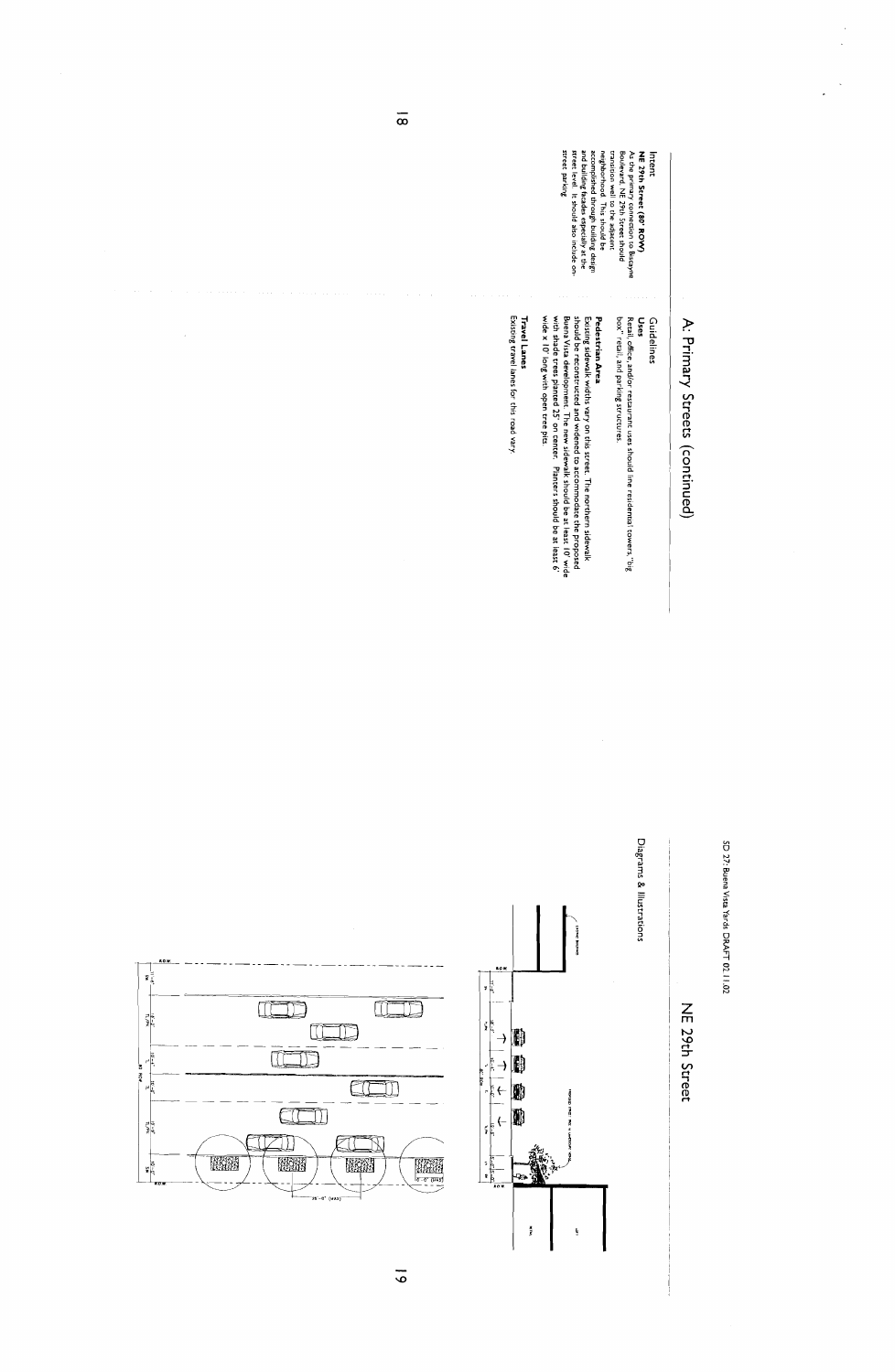### SD 27: Buena Vista Yards DRAFT 02.1 1.02

### Intent

Market Street (90' ROW) **curbless met**  Market Street will be the main pedestrian zone and will have the ability to be closed to traffic for special events. It is located one block of NE l sr Avenue adjacent to the public plaza and will be closed to truck trafic.

### 22

Retail, office, neighborhood retail, and/or restaurant uses should line residential towers, hotel, "big box" retail, office towers, and parking structures.

### B: Secondary Streets (continued)

Guidelines

### **Uses**

### **Pedestrian Area**

An 8' wide parallel parking area should be separated, every two parking spaces by an  $8' \times 8'$  raised planter, rotated 45 degrees, with a *l'* wide x 6" high curb on all sides. This rotation will make it easier for cars to pull in and out of parking spaces. One Delonix regia is recommended in each planter wich ground level planting around the base.

Sidewalks on Market Street should have a 9' wide walkable area with a landscape verge. One Washingconia robusta, with ground level planting should be planted in each  $8' \times 8'$  raised planters. The planters should be centered between every two parallel parking spaces with a I' wide by 6" high curb. Each Washingtonia should have a clear trunk, which matches the overall height of the shade trees along the corridor at installation.

The travel lanes for this road will be I2 ft wide with materials that match the pedestrian and parallel parking areas for continuity. All necessary vehicular striping should be done with colored pavers rather than Thermoplastic striping or paint.

Material for this area should be brick or concrete pavers. Paving colors and patterns must be kept consistent throughout the corridor to enhance the connectivity of the space.

A 16' wide median is recommended with alternating 12' x 12' raised planters and a pedestrian area flush with the rest of the street. The planter should have a I' wide by 18" high seating wall wrapping it on all sides. This wall may be constructed of reinforced concrete, granite or an alternative approved material.

### **Parallel Parking**

The space between the planters should have two benches and two trash receptacles, and two lighted bollards.

Materials for this area should match that of the pedestrian area. Thermoplastic striping or paint should not be used along this corridor, rather striplng for the parallel parking should be a white colored paver,

### **Travel Lanes**

### **Medians**

A 2' wide coarse grained, verge should be left clear of obstructions along the edge of each travel lane on either side of the median. This will provide a more definable separation between the travel lane and the pedestrian oriented median. Examples of such materials are: river rock cobble stone, pavers. Such material should be mortared set. Materials for the remainder of the median should match the rest of the **StPeet** 

One Delonix regia is recommended at the center of each planter, with ground level planting around the base.

### Market Street \_ -.-\_p~--.---\_....\_.-p... - -- . .

23

### Diagrams & Illustrations



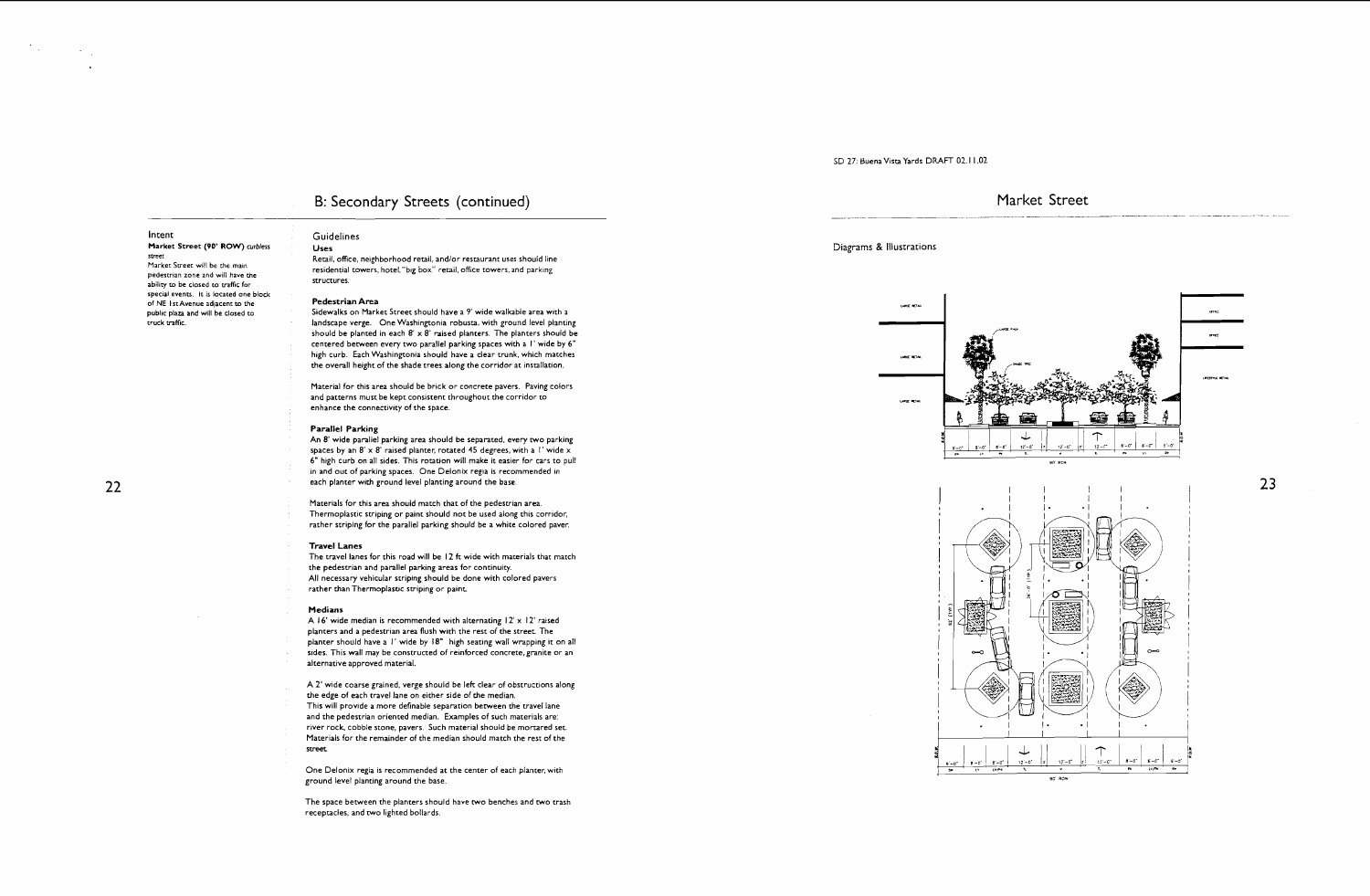**SD 27: Buena Vista Yards DRAFT 02.11.02** 

### C: Tertiary Streets (continued)

 $\label{eq:2} \mathcal{L} = \frac{1}{2} \sum_{i=1}^n \frac{1}{2} \sum_{j=1}^n \frac{1}{2} \sum_{j=1}^n \frac{1}{2} \sum_{j=1}^n \frac{1}{2} \sum_{j=1}^n \frac{1}{2} \sum_{j=1}^n \frac{1}{2} \sum_{j=1}^n \frac{1}{2} \sum_{j=1}^n \frac{1}{2} \sum_{j=1}^n \frac{1}{2} \sum_{j=1}^n \frac{1}{2} \sum_{j=1}^n \frac{1}{2} \sum_{j=1}^n \frac{1}{2} \sum_{j=1}$ 

 $\ddot{\phantom{1}}$ 

Service Streets (60' ROW) Uses

### Intent Guidelines

The service streets are primarily used Retail, office, live/work, neighborhood retail, and/or restaurant uses for automobile access to parking should line residential towers, "big box" retail, and parking structures.<br>garages and loading docks. The structure of the corner at NE 1 st Place and the FEC Street should be 70' of each corner at NE I st Place and the FEC Street should be lined with restaurant and/or retail.

### **Pedestrian Area**

Sidewalks on Service Streets should have a minimum 8' walkable area and a 8' landscape verge. The landscape verge should have 8' x 8' planters, flush with the sidewalk, and planted with one shade tree and ground level planting around the base. Trees should be planted a maximum of 20' on center.

The section should also have a 2' stepping verge and a I' wide urban curb with a I' gutter. This will separate the pedestrian area from the travel lane

### **Travel Lanes**

Travel lanes for these roads will be 10' wide

### Diagrams & illustrations





### $\begin{array}{c} \textbf{Service Street} \end{array}$

27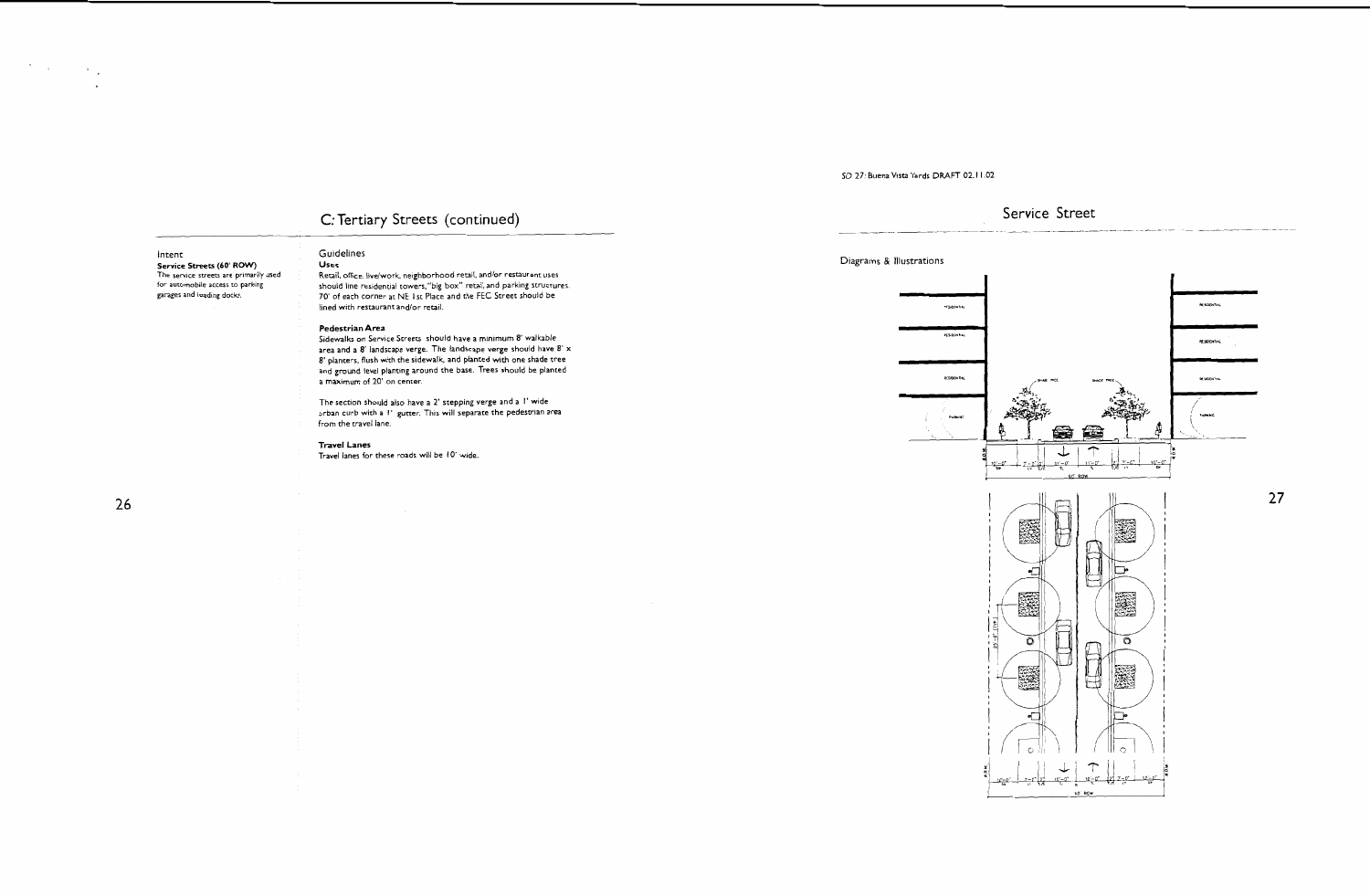**Intent** 

 $\mathcal{O}(\mathcal{O}(\log n))$  ,  $\mathcal{O}(\log n)$ 

(45' ROW)

 $\sim 10$ 

### **Guidelines Diagrams** & **Illustrations NE 35th Street between Nonh Uses Miami Avenue ond Market Srreet**  The predominant use for NE 35th Street will be "big box" retail. No liner uses are required In order to incorporate structured parking for the large retail areas, Pedestrian Area this condition may exist where the Sidewalks on the Covered Street have a 9.5' wide walkable area. A I' service road for the retail is wide urban curb and a I' gutter will separate the pedestrian area from the located underneath the proposed travel lane. parking structure. Travel Lanes Travel lanes for this street will be 12' wide. **LARGE RETAIL**

### SD 27: Buena Vista Yards DRAFT 02.11.02

### C: Tertiary Streets (continued)

 $\sim 10^{-1}$ 

### Covered Street

\_ \_ \_ ~ -\_

 $31$ 

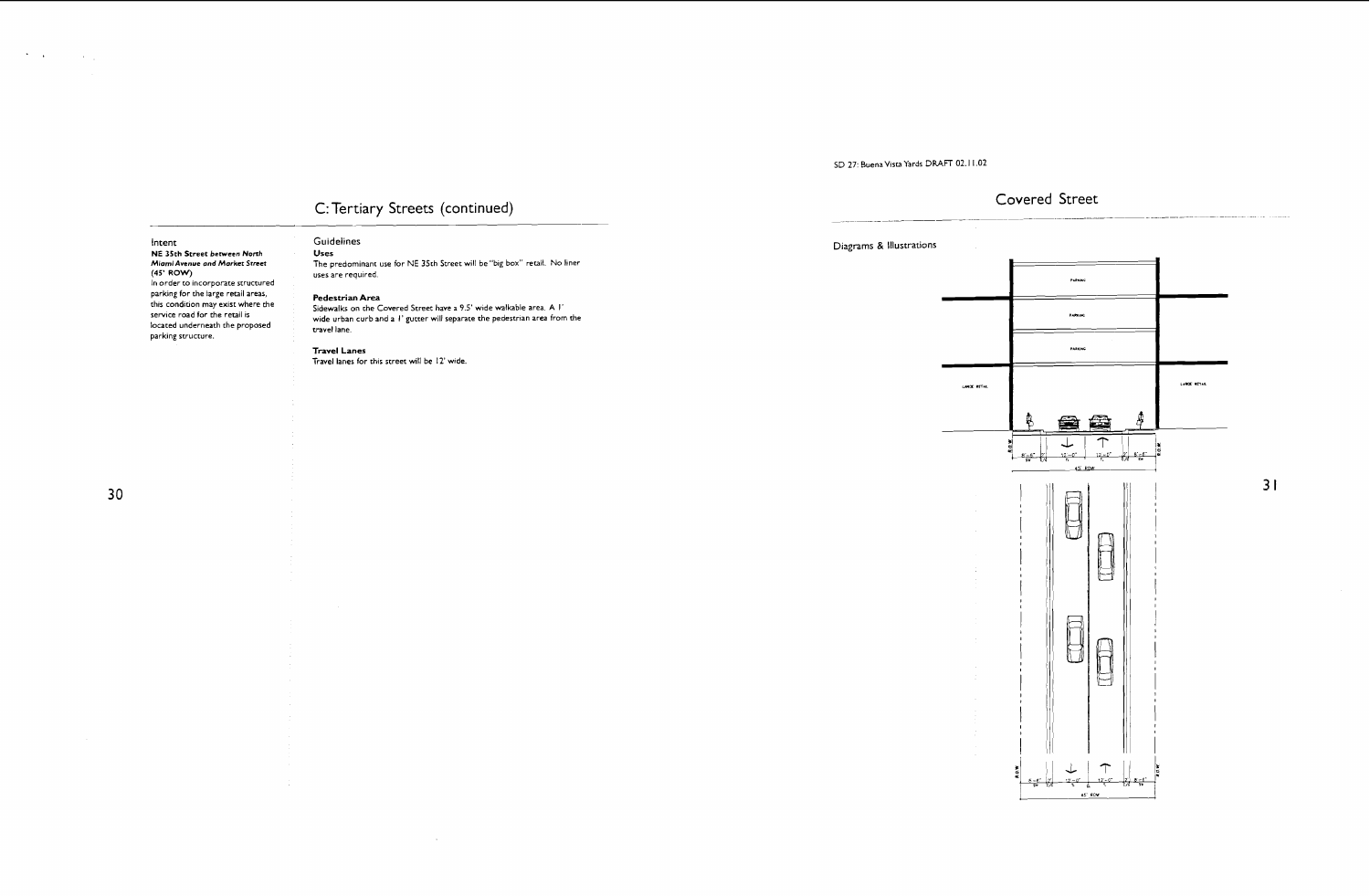### Intent

Create a comfortable scale for the Buena Vista Yards neighborhood by balancing building heights, setbacks, and massings with street and sidewalk widths.

Emphasize the intersection of North Miami Avenue and NE 36th Street as a gateway to the Design District with greater building heights.

Utilize vatying building heights and floor heights to achieve a comfortable pedestrian scale to enhance Buena Vista Yards as a vibrant, urban, community. Building heights help to achieve this environment by enclosing a space to reinforce an urban neighborhood<br>34 character.

Establish NE 1st Place and NE 34th Street as main streets using greater building heights and different setback.

### 1.1 Height:

Residential uses on mews have 20' setback requirements for the first 25' of building heighr Above 25' of building height, residential buildings on mews must be setback 35'. Above 70', residential towers have a minimum setback requirement of 55' from the centerline of the street.

1.2 **Setbacks**  Enforce building setbacks that respond to the street width and the building height ih order to achieve a comfortable, outdoor room. Varying setbacks help create different outdoor spaces with narrow streets and comlortable spaces between buildings on opposite sides of the street

### I. Building Scale

Standards

**SD** 27.1 I. I Height The parking podium for all mixeduse buildings is limited to 110' in height Residential towers on the FEC Street are limited to 300' in height except on the south corners of 34th and 36th Streets which may build up to 350' in heighr

### 1.2 **Setbacks**

Buildings on NE 1st Place have no setback requirements for the first 120' of building height. Above 120' the building must be setback a minimum of 70'. Buildings at the intersection of NE

I st Place and NE 34th Street have no setbacks for towers.

Buildings on the FEC Street have a zero minimum setback for the first 70'. Above 70' of building height, residential towers have a minimum setback of 10'. Additionally, a maximum of 40% of the building frontage on major corridors and perimeter streets may have no setback requirements.

**SD** 27.2

I. I Height All streets have a maximum building height of 60' on North Miami Avenue except for buildings at the intersection of North Miami Avenue and NE 36th Street which have a maximum height of 80'.

Buildings on NE I st Place have a maximum building height of 80' except for the towers on the Market Street Plaza which have a maximum building height of 200'.

1.2 **Setbacks**  All streets will have zero minimum setbacks except for North Miami Avenue and NE 36th Street

Buildings on North Miami Avenue and NE 36th Street should have a minimum front setback of 9 feet from the edge of the property line for the ground floor. The "front" refers to building frontage on all streets.

Arcades are required for buildings fronting North Miami Avenue and N.E. 36th Street (See part North Miami Avenue description.)

Buildings on the west side of NE 1st Place, south of NE 34th Street, should have a 20' setback If a colonnade is not provided, a minimum setback of 4' is required.

Buildings have no setback requirements for the first 60' of height. Above 60', the building tower must be setback 50'.

STEPBACK REFLECTS **EXISTING HEIGHT SMILAR PROPORTIONS** 

APPROXIMATE ALIGNMENT **DF FEATURES** 

NEW CONSTRUCTION

**EXISTING BULDING** 

### Building Scale -- ~~ \_ \_ \_-\_- .\_ ~ \_ \_ \_.



35

### SD 27: Buena Vista Yards DRAFT 02.11.02

Diagrams & Illustrations

Similar Drawing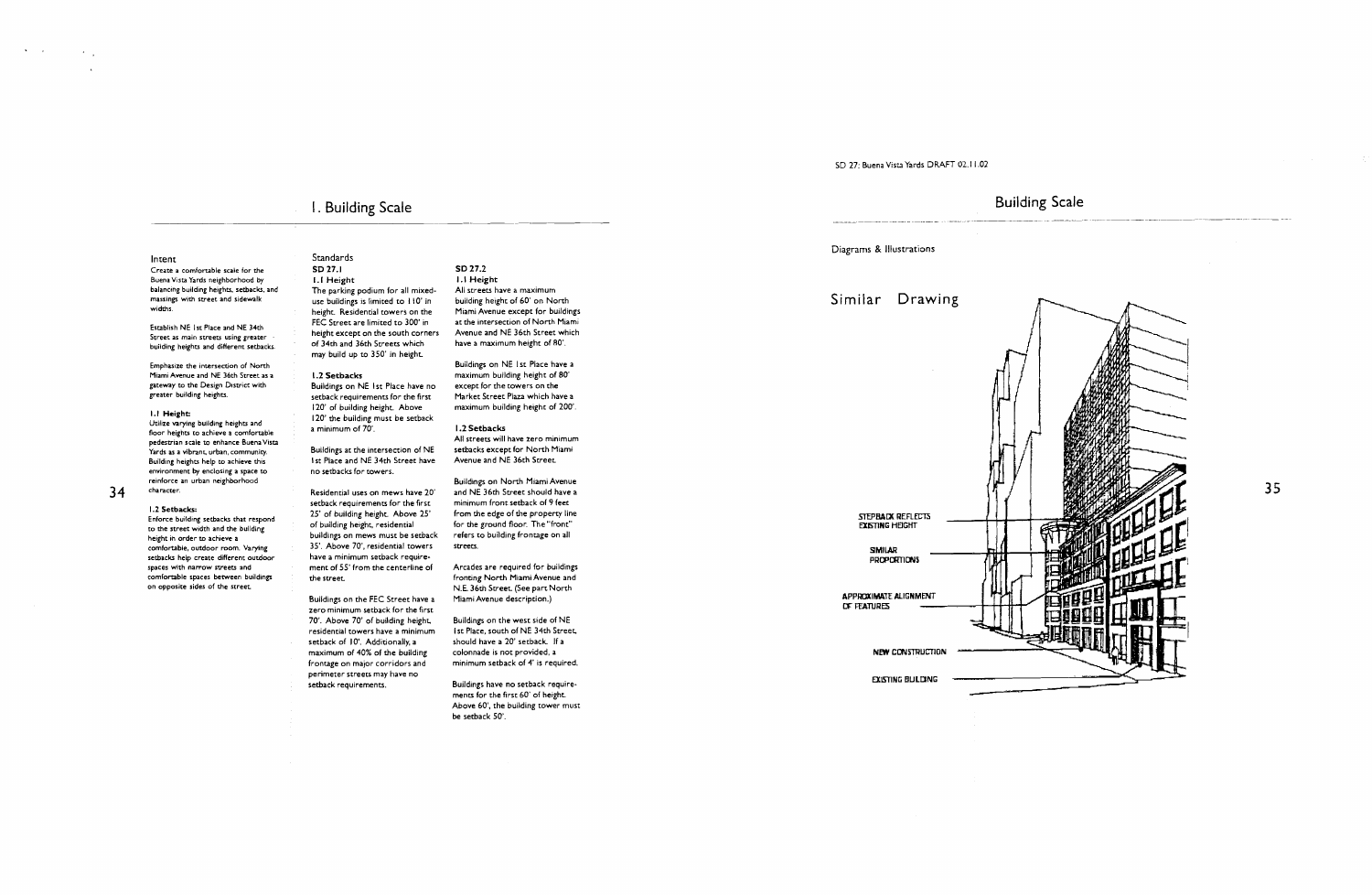### SD 27: Buena Vista Yards DRAFT 02. l 1.02

Intent Standards 2.3 Scaling Elements: SD 27.1 SD 27.1 SD 27.2<br>
Encourage varied architectural 2.3 Scaling Elements 2.3 Scaling Elements elements on the lower levels of Large, blank surfaces are discour-<br>building facades to create important aged unless they have a compelling

Utilize multiple repetitive features to and stucco, require extra ground and stucco, require extra ground and stucco, require extra ground and stucco, require extra ground and stucco, require extra ground and stucco, requi create an architectural rhythm.

### 2. Building Facade (continued)

- Encourage varied architectural 2.3 Scaling Elements 2.3 Scaling Elements<br>
elements on the lower levels of the large, blank surfaces are discour- Large, blank surfaces are discourbuilding facades to create important aged unless they have a compelling aged unless they have a compelling<br>visual interest for pedestrians and design purpose. Non-modular design purpose. Non-modular<br>avoid undifferentiated
	- Horizontal elements should be<br>emphasized at the street level.
	- Repeating elements, such as Repeating elements on the hori- pilasters, vertical reveals, and other zontal plane, such as pilasters, where dimensional details are encouraged at the street level
		- At least one vertical or horizontal element should be repeated to break down the facade's scale. This could be a material module change, a change in facade plane of at least 6", architectural ornament, recessed glazing, vertical banding, or groupings of windows.
		- Repeated elements should be strongest at the street level and may include repetition of storefront<br>details or consistent sign design.
		- that are monotonous and oppres-

### 2. Building Facade



39



- 
- Facades on major streets should be Facades on major streets should be<br>divided into three horizontal composed of three horizontal divided into three horizontal composed of three horizontal<br>segments: a base, middle and top. segments: a base, middle and to segments: a base, middle and top. segments: a base, middle and top.<br>Horizontal elements should state in thorizontal elements should be dominate the ground floor level to be pedestrian friendly.
- zontal plane, such as pilasters, vertical reveals, and other three dimensional details are encouraged at the street level.
- At least one vertical or horizontal element should be repeated to break down the facade's scale. This could be a material module change, a change in facade plane of at least **6"**, architectural ornament, recessed glazing, vertical banding, groupings of windows.
- Repeated elements may be used on residential towers, but are discouraged on large, single owner, commercial buildings. Avoid repetitive scaling elements
- Avoid repetitive scaling elements sive. For example, grids of rethat are monotonous and oppres- peated windows are discouraged. sive. For example, grids of repeated windows are discouraged.

### Diagrams & Illustrations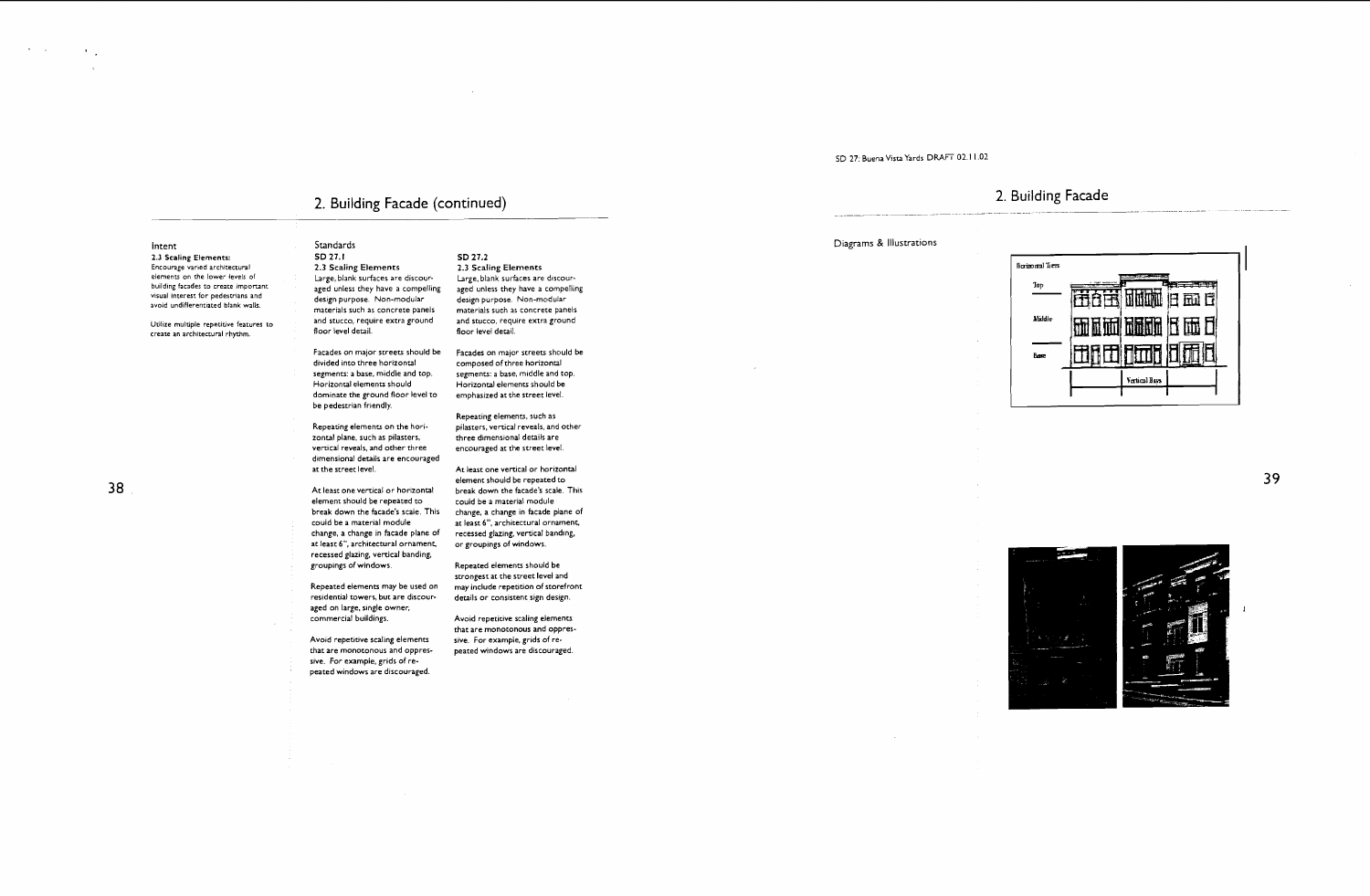### SD 27: Buena Vista Yards **DRAFT** 02.1 1.02

create an interplay between the public Entries should be articulated with<br>and private realm and interlor and Interlocation and private realm and interlocation and interlocation and interlocation and interlocation and inter exterior activities. Similarly, facades different building materials,<br>design should exflore building: different building massing, or esign should reflect a buildings<br>
Interform activities and spatial changes in the roof line that break<br>
armorements Therefore false the facade's regulated surface. This building fronts that obscure the creates a hierarchy on the building<br>internal scale and function of buildings facade so that entrances are most facade so that entrances are most 3.1 Entrances:<br>
Enhanced lighting and signage<br>
https://www.indialsobe.incorporated.in.the entry design. Buildings should have multiple entry polnts along the street to reflect the different interior uses Additionally, public entrances must be provided on all sides of a building with street frontage except when corner entrances are provided. Corner entrances should be designed to address street corners. This may include additional building mass, distinctive architectural elements, different building materials, changes in building planes, and changes in building shape All building entrances should be transparent Entrances should be setback from the primary building frontage at least 6". Entries should be articulated with different building materials, changes in building massing, or changes in the roof line that break the facade's regulated surface. This creates a hierarchy on the building facade so that entrances are most prominent Enhanced lighting and signage should also be incorporated in the entry design. Buildings should have multiple entry points along the street to reflect the different interior uses. Additionally, public entrances musr be provided on all sides of a building with street frontage except when corner entrances are provided. Corner entrances should be designed to address street corners. This may include additional building mass, distinctive architectural elements, different building materials, changes in building planes, and changes in building shape. All building entrances should be vansparent Entrances should be setback from the primary building frontage at least *6".* 

> Large banks of glass doors at main entrances should be used to break down expansive building facades.

**SD** 27.2 3.1 Entrances

Large banks of glass doors at main entrances should be used to break down expansive building facades.

### 3. Articulation

### Diagrams & Illustrations



## $\frac{3. \text{Articulation}}{1}$

### Intent Standards

Storefronts and entrances should be **SD 27.1**<br>articulated differently because they **SLA Entrances** articulated differently because they<br>create an interplay between the public design should reflect a building's arrangements. Therefore, false<br>building fronts that obscure the are discouraged. The contact of semants of semants of prominent.

legible hierarchy in building facades.

42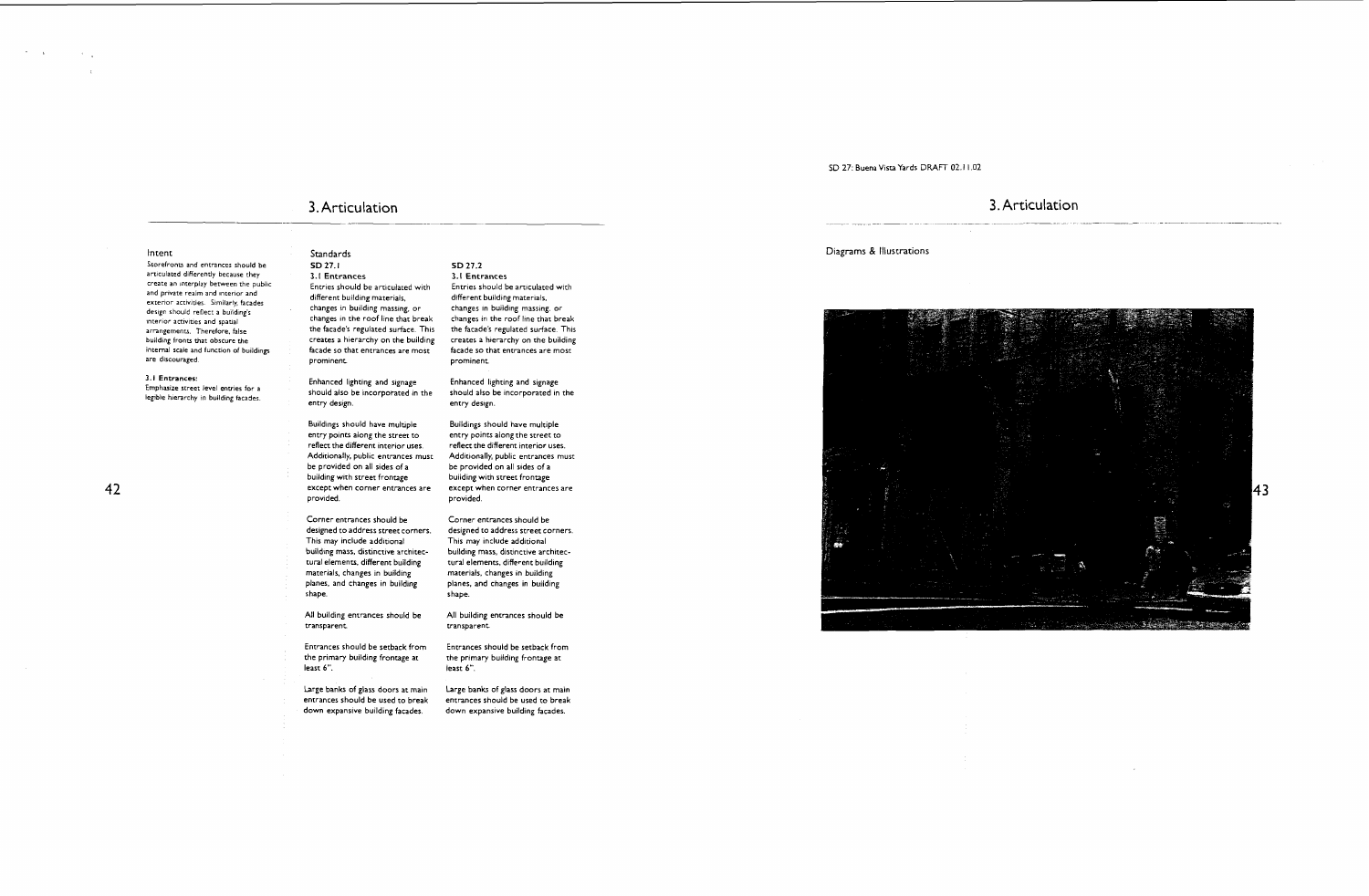## 4. Building Functionality

### Screen HVAC equipment from public **VIEW 4.5 HYAC:** from pedestrian zones. Conceal utility boxes and meters 4.4 Utilities: Screen dumpsters from pedestrian 4.3 Dumpsters: zones. obstruct pedestrians' views into<br>storefronts and display windows. Prohibit security shutters which **Shutters:** 4.2 Security Shutters/Hurricane areas from pedestrian zones. Separate service bays and delivery 4.1 Service Bays/Delivery Areas: pedestrian zones. from primary visual corridors and architectural quality less desirable<br>functional characteristics of buildings<br>should be screened and/or separated In order to maintain a consistent Intent Do not locate HVAC equipment in Screen all rooftop equipment from<br>public view including views from overhead. 4.5 HVAC **locations** garages and in other concealed in the service area of all parking to locate utility boxes and meters Coordinate with utility companies 4.4 Utilities and on the fourth side by a gate. three sides by a solid structure, should further be concealed on within the service area of each<br>parking structure. Dumpsters All dumpsters should be located hurricane shutter housing. not be used to conceal the 4.3 Dumpsters concealed from view. Soffits should installed for all buildings and Hurricane shutters must be Standards<br>SD 27.1<br>4.1 Service Bays down security grills. All service bays must be hidden<br>within the interior of all buildings. piace of security shutters and roll impact glass should be used in 4.2 Shutters the Pedestrian Connector (Market Corridor. Street), the Mews, or the FEC Avenue and NE Ist Place or on street between North Miami will be no service access on 34th parking is restricted to designated<br>service streets. In addition, there Service access for deliveries and Do not locate HVAC equipment in Screen all rooftop equipment from<br>public view including views from overhead. 4.5 HYAC in the service area of all parking locations. garages and in other concealed to locate utility boxes and meters Coordinate with utility companies parking structure. Dumpsters<br>should further be concealed on and on the fourth side by a gate. 4.4 Utilities three sides by a solid structure, within the service area of each 4.3 Dumpsters All dumpsters should be located hurricane shutter housing. not be used to conceal the concealed from view. Soffits should installed for all buildings and place of security shutters and roll Hurricane shutters must be down security grills. impact glass should be used in 4.2 Shutters within the interior of all buildings All service bays must be hidden the Pedestrian Connector (Markes Street), the Mews, or the FEC Avenue and NE Ist Place or on street between North Miami SD 27.2<br>4.1 Service Bays<br>Service access for deliveries and Corridor will be no service access on 34th service streets. In addition, there parking is restricted to designated

close proximity to pedestrian<br>zones such as the side of buildings

adjacent to the street.

zones such as the side of buildings<br>adjacent to the street close proximity to pedestrian  $46$ 

SD 27: Buena Vista Yards DRAFT 02.11.02

Diagrams & Illustrations

**L. Building Functionality** 

### DUMPSTER, UTILITY BOX ILCOURNION OF HIDDEN

# PLAN SHOWING ENTRY INTO<br>SERVICE AREA FROM SERVICE<br>STREET

 $47$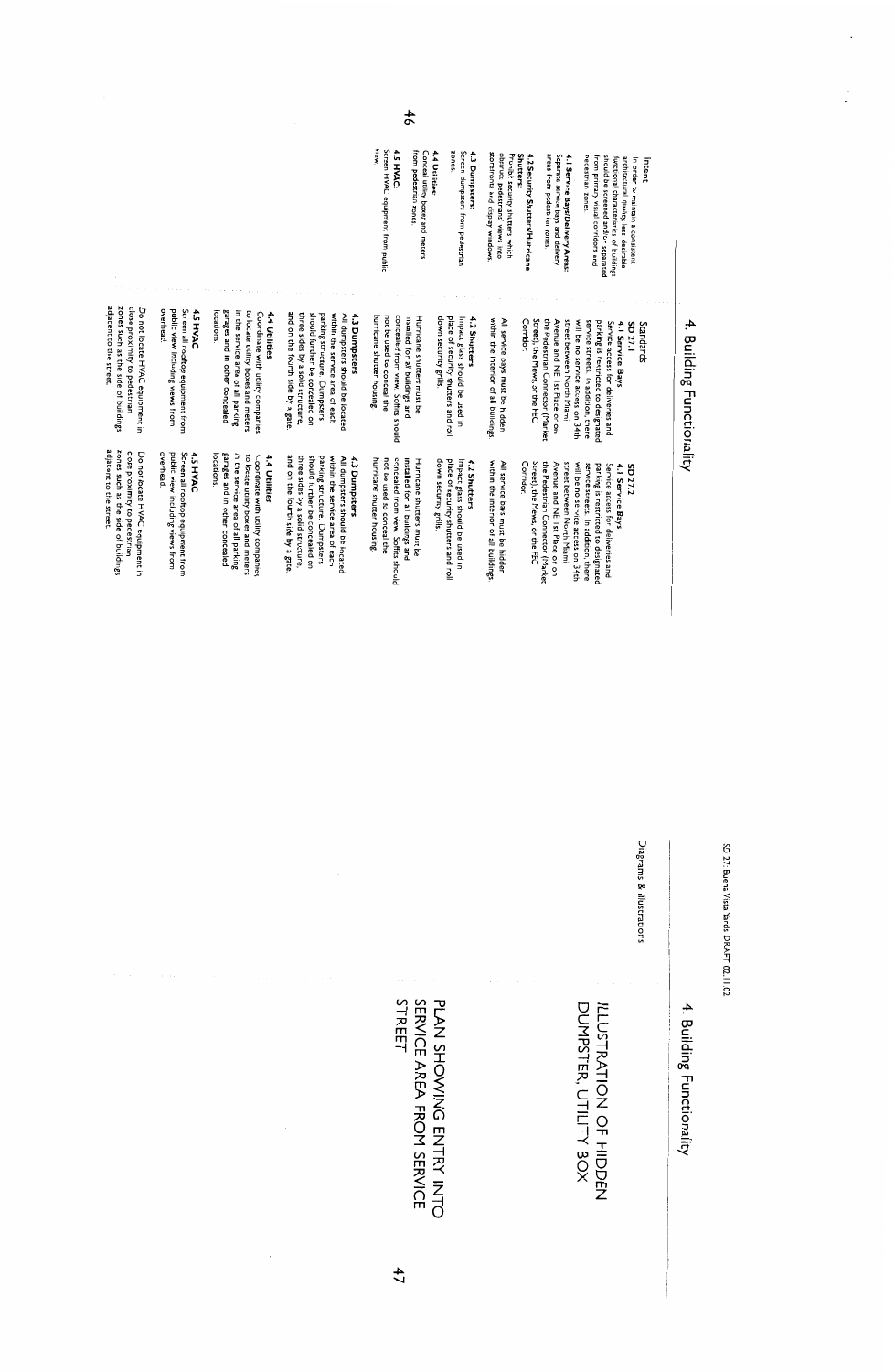### ena Vis<mark>ta</mark> '

### Diagrams & Illustr

6. Signage

Intent Standards

businesses they serve. Well designed<br>
excessive information. Similarly, butters fixed directly to building excessive information. Similarly, letters fixed directly to building signs are effective tools to enhance excessive information. Similarly, letters fixed directly to building<br>storefronts and attract people signs should be simple and convey walls are permitted, as well as storefronts and attract people signs should be simple and convey walls are permitted, as well as . . basic information such as the store projecting signs, and neon and

6.1 General Guidelines: name and street number. Signs should be simple and minimal, but they should also be creative. 6.2 Channel Letters

6.2 Channel Letters:<br>
Use channel lettering for storefront<br>  $\frac{ar}{1}$  are preferred to other, wall

### 50

storefront frame or above the awning, directly above the store's

In general, signs should be in proportion with the building's scale. They should also be legible at the pedestrian scale. Therefore, a combination of large and small scale signs may be used.

### Signs composed of channel letters

Use channel lettering for storement<br>signs, whenever possible. provide information in a clear and clean manner. Use contrasting colors for lettering and wall color. Additionally, lettering should be script or stylized.

> Signs should be located in the entrance.

LED type signs for media uses.

Signs composed of channel letters are preferred to other, wall mounted signs because they provide information in a clear and clean manner. Use contrasting colors for lettering and wall color. Additionally, lettering should be script or stylized.

A minimal number of signs should be used to avoid clutter and excessive informatioh. Similarly, signs should be simple and convey basic information such as the store name and street number.

### 6.2 Channel Letters

Signs should be located in the storefront frame or above the awning, directly above the store's entrance.

Lettering may be raised from the building facade to cast shadows on the building surface.

--. --

Exterior storefront signs should help **SD 27.1 SD 27.2**<br>**Create character for the SD 17.1 SD 27.1 SD 27.2 SD 27.2 SL Come 6.1 General Guidelines 6.1 General** create character for the  $\begin{array}{ccc} 6.1 \text{ General Guidelines} & 6.1 \text{ General and Guidelines} \\ \text{neighborhood, while converges of signs are per$ neighborhood, while conveying clear A minimal number of signs should Three types of signs are permitted and concise and concise and concise  $\frac{1}{\sqrt{2}}$  and concise information about the  $\frac{1}{\sqrt{2}}$  be used to avoid clutt

### 6. Signage



There is no limit on lettering size.